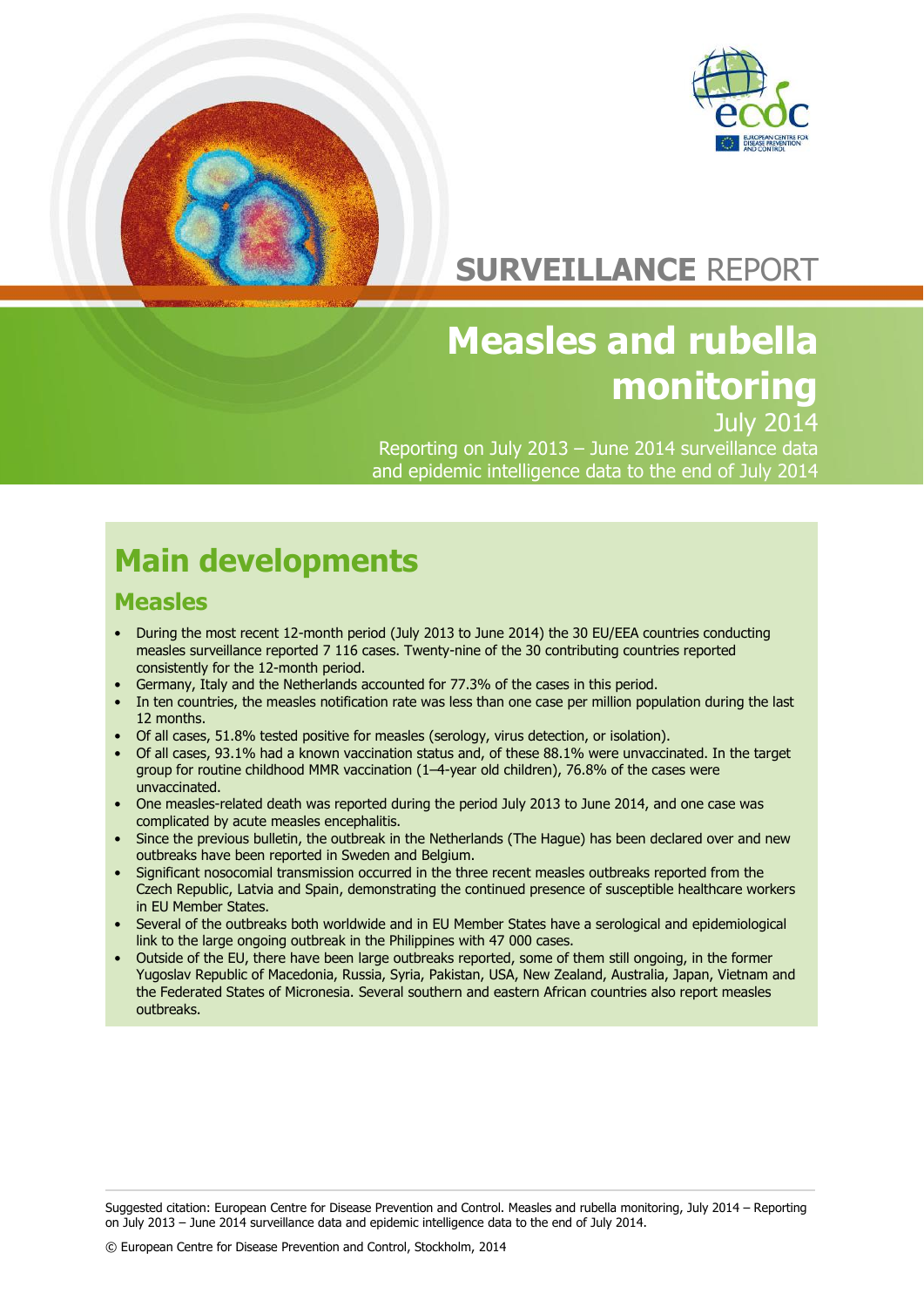### **Rubella**

- Twenty-eight EU/EEA countries reported 9 443 rubella cases during the most recent 12-month period between July 2013 and June 2014. Twenty five countries reported consistently for the 12-month period.
- Rubella has recently been made a notifiable disease in Germany.
- Poland accounted for 97.5% of all reported rubella cases in the 12-month period; 63.4% of these cases were either unvaccinated or had an unknown vaccination status.
- Just over 1% of the cases tested positive for rubella.
- In 21 countries the rubella notification rate was less than one case per million population during the last 12 months.
- No outbreaks have been detected by epidemic intelligence since the last report.

## **Measles**

j

### **Surveillance data**

The enhanced measles surveillance data were retrieved from The European Surveillance System (TESSY) on 28 July 2014. The analysis covered the 12-month period from July 2013 – June 2014. Twenty-nine contributing EU/EEA countries reported case-based data for all 12 months. Lithuania did not report data for June 2014. Luxembourg reported aggregated data in January 2014 (Figure 1, Table 1).

During the 12-month period, 7 116 cases of measles were reported (Table 1), which is low compared to the epidemic years of 2010 (n=32 480), 2011 (n=32 033), as well as 2012 (n=11 316) (Figure 2). The notification rates for the past 12 months and the number of cases observed in June 2014 by country are shown in Figures 3 and 4. The measles notification rate was less than one case per million population in 10 of the 29 countries which reported consistently over the 12-month period (Table 1). The countries which reported the most cases were the Netherlands (34.4% of all cases), Italy (30.7%) and Germany (12.2%) (Table 1).

The highest notification rate was among infants under one year of age (62.3 cases per million population), followed by children aged 1–4 years (49.9) and adolescents aged 10–14 years (47.6) (Figure 5). Of all cases, 51.8% tested positive for measles (serology, virus detection or isolation) although there were large variations between countries in the proportion of laboratory-confirmed cases.

Vaccination status was known for 6 621 (93.1%) of the 7 114 cases reported with known age. Of these, 88.1% (5 832 cases) were unvaccinated, 7.9% (521) had received one dose of measles vaccine, 3.2% (212) had received two or more doses and 0.8 % (56) had received an unknown number of doses. The proportion of unvaccinated cases was high across all age groups and highest among children aged 10–14 years (92.1%). Among children under one year of age 89.8% of cases were unvaccinated. Cases in this age group are often too young to be eligible for vaccination. Among children aged 1–4 years, the age group targeted by routine childhood vaccination programmes, 76.8% of cases were unvaccinated (Figure 6). The measles vaccination coverage (two doses) for each country is presented in Figure 3.

The notification rate by age group was calculated for the three countries reporting most cases (Figure 7a–c). The notification rates revealed a very heterogeneous pattern, with Italy showing higher rates among adolescents aged 15–19 years and children aged 1–4 years. Germany showed higher rates in infants below the age of one and children aged 10–14 years, while the Netherlands reported higher rates in children aged 5–14 years. In all three countries, the majority of cases were unvaccinated (Figures 7a–c).

Over the last 12 months, one case was complicated by acute measles encephalitis and there was one death.

The number of cases of measles in the European Union was low compared to recent years. This is most likely attributable to the dynamics of the transmission of infection in the population following the epidemic years in 2010 and 2011. However, the number of cases remains high, considering that measles and rubella are targeted for elimination in Europe by 2015. High population immunity and high-quality surveillance are essential to achieving this goal. To interrupt the circulation of the virus, vaccination coverage of at least 95% must be reached, with two doses of measles-containing vaccine administered through routine vaccination. \* Data from 2012 show that coverage rates in 13 EU/EEA Member States are below this target, while pockets of susceptible individuals still exist throughout the EU even in countries with high vaccine coverage. Measures implemented in the Member States must be expanded and accelerated if the elimination target is to be reached.

<sup>\*</sup> World Health Organization, Regional Committee for Europe. Renewed commitment to elimination of measles and rubella and prevention of congenital rubella syndrome by 2015 and sustained support for polio-free status in the WHO European Region. World Health Organization, Regional Office for Europe: Copenhagen; 2012.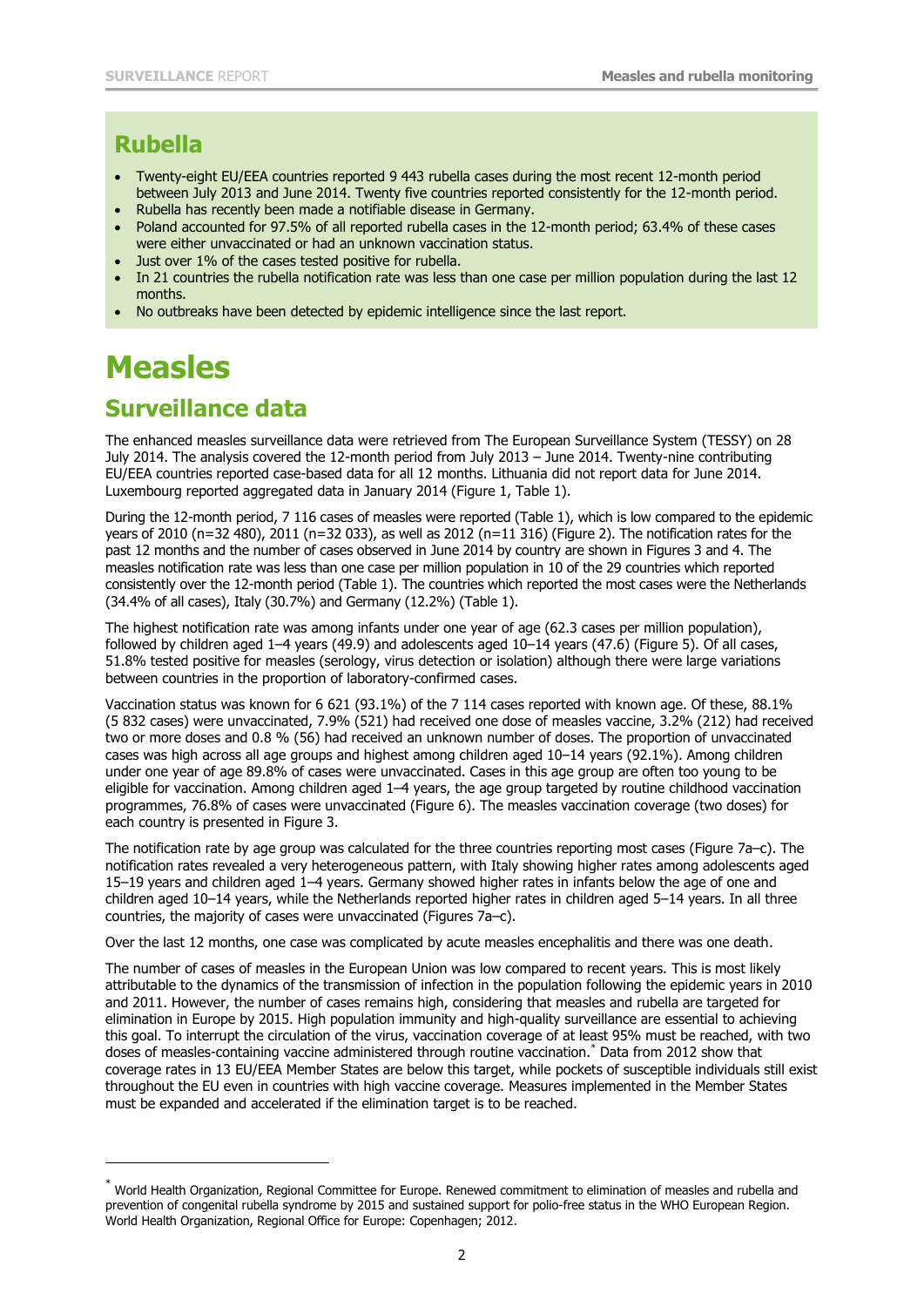

**Figure 1. Number of measles cases in 2013 and 2014 and number of countries reporting in 2014, by month, EU/EEA**

Note: All countries reported data for all months during 2013

**Figure 2. Number of measles cases by month, EU/EEA countries, January 2006 — June 2014**



Note: During the period 2006–2014, 29 EU/EEA countries consistently reported data on measles every month. Delays in reporting were observed only in June 2014. All 30 countries are included in the figure; Croatia is included from 2012 onwards.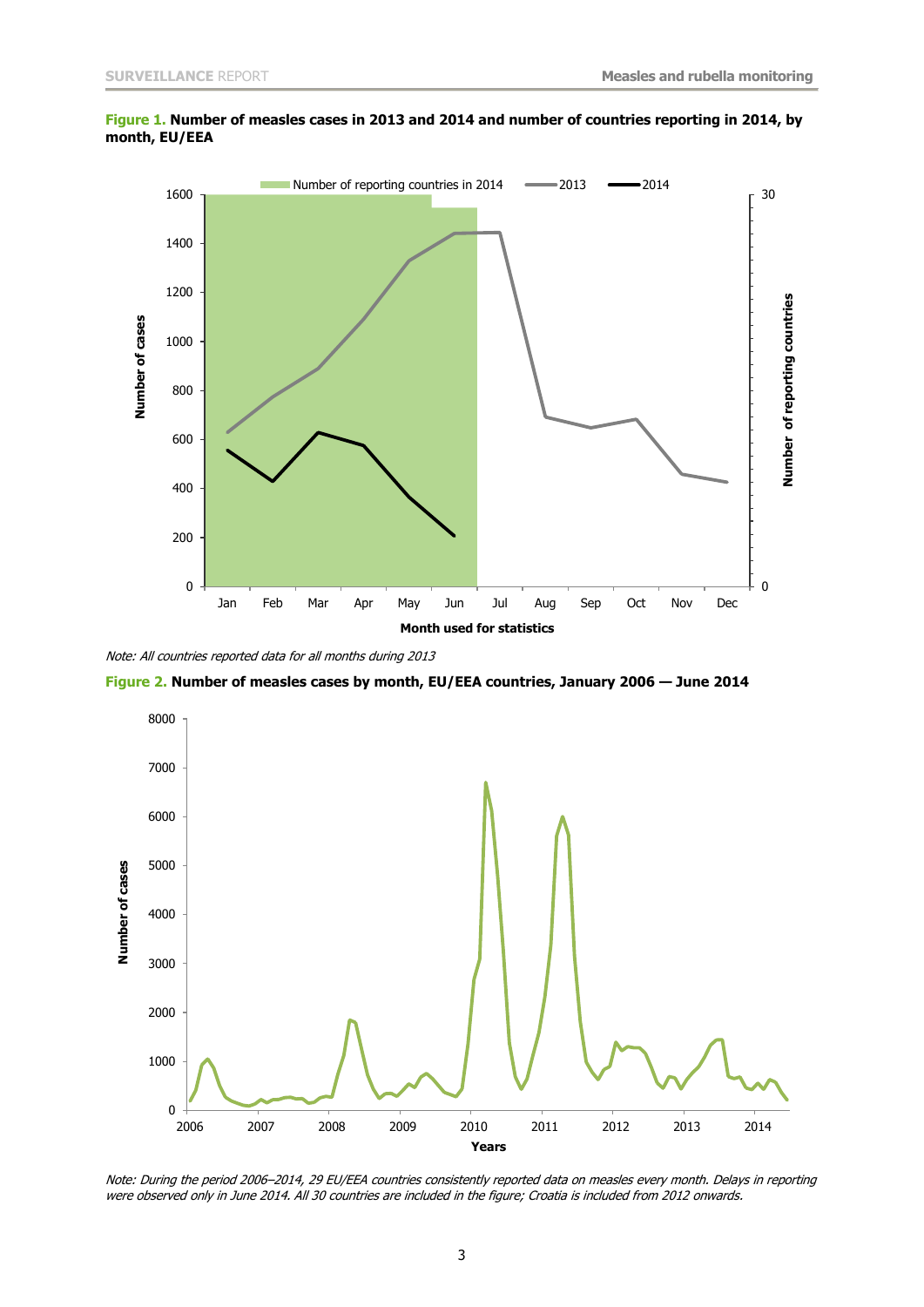| <b>Country</b>                  | 2013           | 2013           | 2013           | 2013           | 2013           | 2013           | 2014             | 2014             | 2014           | 2014           | 2014           | 2014             | <b>Total</b><br>cases | <b>Cases</b><br>per<br>million | <b>Total</b><br>lab- |
|---------------------------------|----------------|----------------|----------------|----------------|----------------|----------------|------------------|------------------|----------------|----------------|----------------|------------------|-----------------------|--------------------------------|----------------------|
|                                 | Jul            | Aug            | <b>Sep</b>     | <b>Oct</b>     | <b>Nov</b>     | <b>Dec</b>     | <b>Jan</b>       | <b>Feb</b>       | Mar            | Apr            | <b>May</b>     | <b>Jun</b>       |                       |                                | positive<br>cases    |
| <b>Austria</b>                  | $\pmb{0}$      | $\sqrt{6}$     | 5              | $\overline{9}$ | 3              | 5              | 33               | 11               | 8              | 5              | 8              | 17               | 110                   | 13.0                           | 76                   |
| <b>Belgium</b>                  | $\overline{2}$ | $\mathbf{1}$   | $\overline{4}$ | 3              | $\overline{2}$ | $\mathbf{1}$   | $\overline{2}$   | 8                | 7              | 29             | 26             | $\mathbf 0$      | 85                    | 7.6                            | 53                   |
| <b>Bulgaria</b>                 | 1              | $\pmb{0}$      | 0              | $\bf{0}$       | $\mathbf 0$    | $\bf{0}$       | $\boldsymbol{0}$ | $\boldsymbol{0}$ | $\mathbf 0$    | 0              | 0              | $\pmb{0}$        | 1                     | 0.1                            | $\mathbf{1}$         |
| Croatia                         | $\pmb{0}$      | $\mathbf{1}$   | 0              | $\pmb{0}$      | $\pmb{0}$      | 0              | $\boldsymbol{0}$ | $1\,$            | $\mathbf 0$    | $\mathbf 1$    | 0              | $\mathbf 0$      | 3                     | 0.7                            | $\mathbf{1}$         |
| <b>Cyprus</b>                   | $\bf{0}$       | $\overline{0}$ | $\mathbf 0$    | $\bf{0}$       | $\mathbf{0}$   | $\bf{0}$       | $\mathbf{0}$     | $\bf{0}$         | $\overline{4}$ | 6              | $\mathbf{0}$   | $\bf{0}$         | 10                    | 11.6                           | 8                    |
| <b>Czech</b><br><b>Republic</b> | $\overline{0}$ | $\mathbf{0}$   | $\overline{0}$ | $\overline{0}$ | $\overline{0}$ | $\mathbf{1}$   | $\mathbf{0}$     | $\overline{2}$   | 34             | 57             | 25             | 11               | 130                   | 12.4                           | 178                  |
| <b>Denmark</b>                  | $\mathbf{0}$   | $\mathbf 0$    | $\overline{0}$ | $\overline{0}$ | $\overline{0}$ | $\overline{0}$ | $\mathbf{0}$     | 5                | 8              | 6              | $\mathbf{1}$   | $\overline{0}$   | 20                    | 3.6                            | 10                   |
| <b>Estonia</b>                  | 0              | $\pmb{0}$      | 0              | $\mathbf{0}$   | $\mathbf{0}$   | $\mathbf 0$    | $\boldsymbol{0}$ | 0                | $\mathbf{0}$   | 0              | 0              | $\mathbf 0$      | 0                     | 0.0                            | 0                    |
| <b>Finland</b>                  | 0              | $\pmb{0}$      | 0              | 0              | $\mathbf 0$    | 0              | $\overline{2}$   | 0                | $\mathbf{0}$   | 0              | 0              | $\mathbf 1$      | 3                     | 0.6                            | 0                    |
| <b>France</b>                   | 25             | 13             | 13             | 15             | 11             | $\overline{7}$ | 41               | 38               | 26             | 34             | 44             | 39               | 306                   | 4.7                            | 121                  |
| <b>Germany</b>                  | 306            | 127            | 108            | 76             | 47             | 20             | 22               | 26               | 37             | 45             | 22             | 33               | 869                   | 10.6                           | 450                  |
| <b>Greece</b>                   | $\mathbf 0$    | $\pmb{0}$      | 0              | $\mathbf{0}$   | $\mathbf 0$    | 0              | $\mathbf{0}$     | $\mathbf 0$      | $\mathbf{0}$   | 0              | 0              | $\mathbf 0$      | 0                     | 0.0                            | 0                    |
| <b>Hungary</b>                  | $\mathbf 0$    | $\mathbf 0$    | 0              | $\mathbf 0$    | $\mathbf 0$    | 0              | $\boldsymbol{0}$ | 0                | $\mathbf{0}$   | 0              | 0              | $\mathbf 0$      | 0                     | 0.0                            | 0                    |
| <b>Iceland</b>                  | $\mathbf 0$    | $\mathbf 0$    | $\overline{0}$ | $\mathbf 0$    | $\overline{0}$ | $\mathbf{0}$   | $\mathbf{0}$     | $\mathbf{0}$     | $1\,$          | $\overline{0}$ | $\overline{0}$ | $\overline{0}$   | $\mathbf{1}$          | 3.1                            | $\mathbf{1}$         |
| <b>Ireland</b>                  | $\overline{2}$ | 3              | $\mathbf 0$    | 16             | 6              | $\mathbf{1}$   | $\overline{2}$   | 6                | 15             | 11             | $\mathbf{1}$   | $\mathbf{0}$     | 63                    | 13.7                           | 40                   |
| <b>Italy</b>                    | 198            | 74             | 42             | 35             | 177            | 265            | 317              | 204              | 309            | 274            | 195            | 95               | 2185                  | 36.6                           | 1097                 |
| Latvia                          | $\mathbf{0}$   | $\mathbf 0$    | $\mathbf 0$    | $\overline{0}$ | $\mathbf{0}$   | $\overline{0}$ | $\mathbf{0}$     | $\mathbf{0}$     | $\mathbf{0}$   | 25             | 9              | $\mathbf{0}$     | 34                    | 16.8                           | 33                   |
| <b>Lithuania</b>                | $\bf{0}$       | $\mathbf{0}$   | $\mathbf{1}$   | $\mathbf{0}$   | $\overline{0}$ | $\bf{0}$       | $\bf{0}$         | $\bf{0}$         | $\overline{2}$ | $\overline{0}$ | $\overline{2}$ | <b>NR</b>        | 5                     | 1.7                            | $\overline{2}$       |
| <b>Luxembourg</b>               | $\pmb{0}$      | $\mathbf 0$    | $\mathbf{0}$   | $\mathbf{0}$   | $\mathbf{0}$   | $\bf{0}$       | $\mathbf{1}$     | $\pmb{0}$        | $\mathbf{0}$   | $\mathbf{0}$   | $\mathbf{1}$   | $\mathbf 0$      | $\overline{2}$        | 3.7                            | $\mathbf{1}$         |
| <b>Malta</b>                    | $\pmb{0}$      | $\pmb{0}$      | 0              | $\mathbf 0$    | $\mathbf 0$    | 0              | $\boldsymbol{0}$ | 0                | $\mathbf 0$    | 0              | 0              | $\boldsymbol{0}$ | $\mathbf 0$           | 0.0                            | 0                    |
| <b>Netherlands</b>              | 700            | 407            | 444            | 473            | 177            | 106            | 46               | 24               | 42             | 21             | 5              | $\mathbf{1}$     | 2446                  | 145.8                          | 882                  |
| <b>Norway</b>                   | 0              | $\pmb{0}$      | 0              | 0              | $\mathbf 0$    | 0              | 0                | $\mathbf 0$      | 0              | 2              | 0              | $\mathbf{1}$     | 3                     | 0.6                            | 3                    |
| <b>Poland</b>                   | 10             | 3              | $1\,$          | $\mathbf{1}$   | $\mathbf{1}$   | $\mathbf{1}$   | 15               | 27               | 27             | 19             | $\overline{7}$ | $\overline{2}$   | 114                   | 3.0                            | 85                   |
| Portugal                        | 0              | $\pmb{0}$      | $\mathbf{0}$   | $\overline{0}$ | $\Omega$       | 0              | $\boldsymbol{0}$ | $\mathbf 0$      | 0              | 0              | 0              | $\mathbf{0}$     | $\Omega$              | 0.0                            | 0                    |
| <b>Romania</b>                  | 83             | 27             | 11             | 23             | 22             | 12             | 25               | 17               | 5              | $\mathbf{1}$   | 5              | $\mathbf 0$      | 231                   | 11.5                           | 172                  |
| <b>Slovakia</b>                 | 0              | $\pmb{0}$      | 0              | 0              | 0              | 0              | 0                | 0                | 0              | 0              | 0              | $\boldsymbol{0}$ | 0                     | 0.0                            | 0                    |
| <b>Slovenia</b>                 | $1\,$          | $\mathbf{0}$   | $\mathbf 0$    | $\mathbf{0}$   | $\mathbf{0}$   | $\mathbf{0}$   | $\mathbf{0}$     | $\mathbf 0$      | $\mathbf{0}$   | $\mathbf 0$    | $\mathbf{1}$   | $\mathbf{0}$     | $\overline{2}$        | 1.0                            | $\overline{2}$       |
| <b>Spain</b>                    | 31             | 8              | $\overline{4}$ | $\overline{4}$ | $\mathbf{0}$   | 3              | 10               | 26               | 78             | 27             | 8              | $\mathbf{1}$     | 200                   | 4.3                            | 182                  |
| <b>Sweden</b>                   | 6              | $\mathbf{0}$   | $\mathbf 0$    | $\mathbf{0}$   | $\mathbf{0}$   | $\overline{0}$ | $\overline{2}$   | $\overline{7}$   | $\mathbf{0}$   | $\mathbf{0}$   | 3              | $\overline{2}$   | 20                    | 2.1                            | 20                   |
| <b>United</b><br><b>Kingdom</b> | 81             | 22             | 15             | 28             | 13             | $\overline{4}$ | 39               | 27               | 26             | 13             | $\overline{2}$ | 3                | 273                   | 4.3                            | 270                  |
| <b>Total</b>                    | 1446           | 692            | 648            | 683            | 459            | 426            | 557              | 429              | 629            | 576            | 365            | 206              | 7116                  | 13.9                           | 3688                 |

#### **Table 1. Number of measles cases by month and notification rate (cases per million) by country, July 2013–June 2014, EU/EEA countries**

NR: Data not reported. Lichtenstein does not report.

Notification rates were calculated using the most recent population estimates available from Eurostat (2012). Countries with a notification rate ≥ 1 per million population are highlighted in green. The target for monitoring progress towards elimination is achievement of an incidence of less than one case per million population per year (including confirmed, probable and possible cases but excluding imported cases).

Achieving this target is consistent with progress towards elimination but does not define elimination or confirm that it has been achieved. In the table, all cases (endemic, imported, import-related) are included for the calculation of the notification rate. For the one country that did not report data for all 12 months, notification rates might be underestimated.

All confirmed, probable, possible or unknown cases, as defined by the EU 2008 case definitions, are included.

Tables on measles cases in previous years are available from:

[http://www.ecdc.europa.eu/en/healthtopics/measles/epidemiological\\_data/pages/annual\\_epidemiological\\_reports.aspx](http://www.ecdc.europa.eu/en/healthtopics/measles/epidemiological_data/pages/annual_epidemiological_reports.aspx)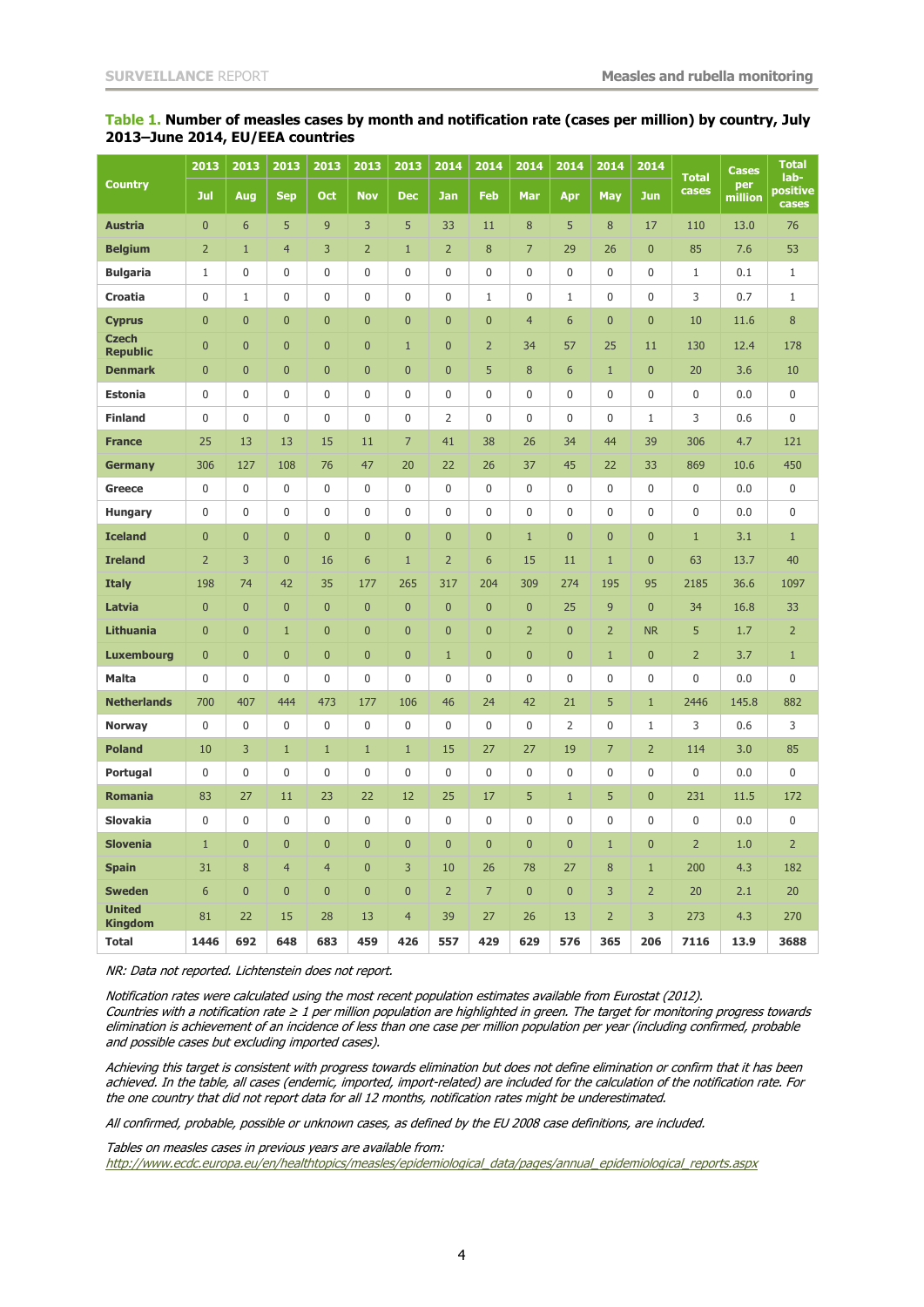#### **Figure 3. Number of measles cases by country, June 2014 (N=206), and vaccine coverage (two doses, 2011–2012, WHO\*), EU/EEA countries**



\* Coverage figures (%) are official national figures reported via the annual WHO/UNICEF Joint Reporting Form. See notes at the end of this report for further explanations.

#### **Figure 4. Measles notification rate (cases per million) by country, July 2013 – June 2014, EU/EEA countries (n=7 116)**



For interactive maps relating to measles se[e http://emmageocase.ecdc.europa.eu/atlas/measles](http://emmageocase.ecdc.europa.eu/atlas/measles)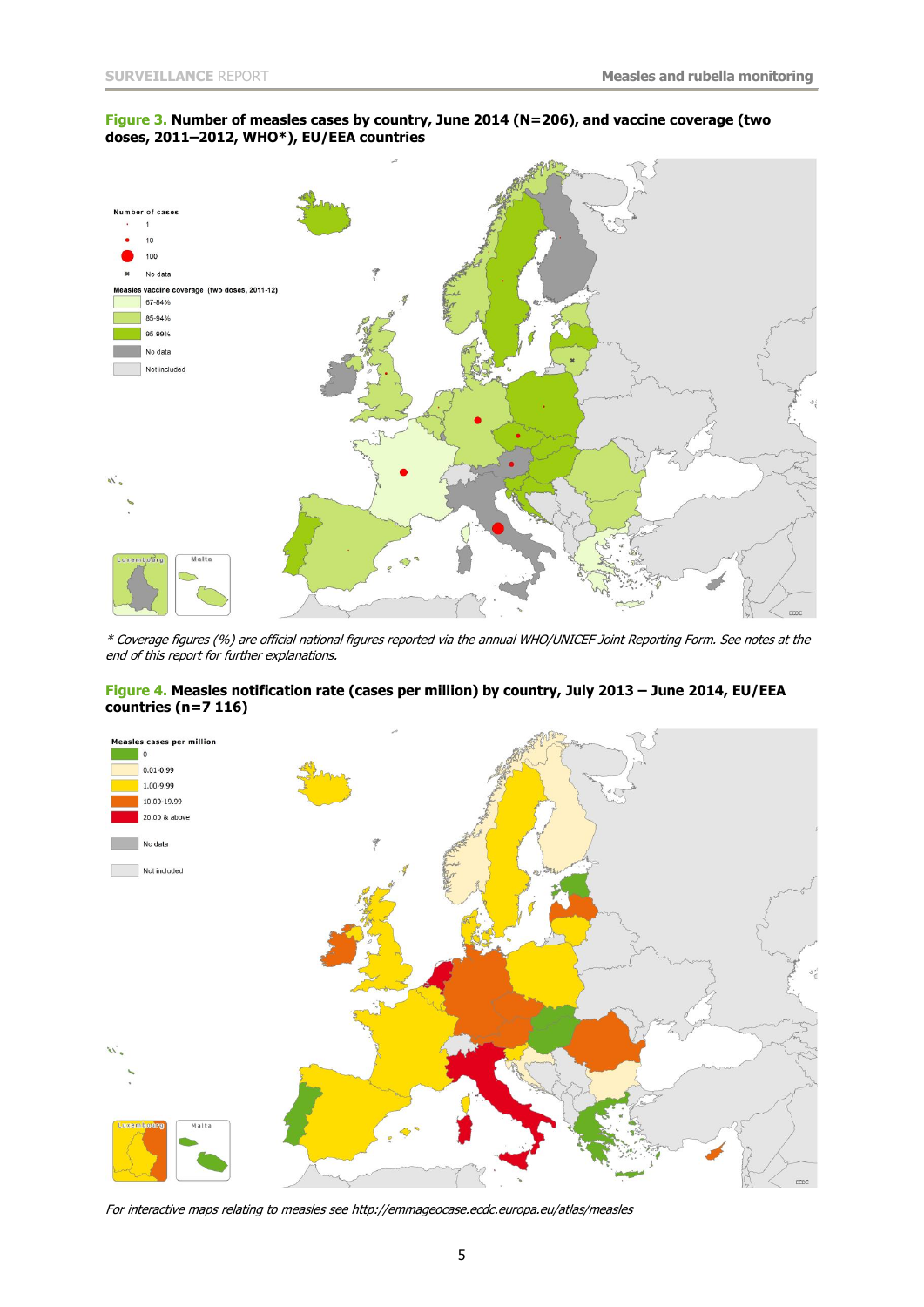



**Figure 6. Percentage distribution of vaccination status among measles cases by age group, July 2013 – June 2014 2014, EU/EEA countries (n=7 114, cases with known age)**



■ Unvaccinated ■ Vacc. 1 dose ■ Vacc. >=2 doses ■ Vacc. with unknown no. of doses ■ Unknown vacc. status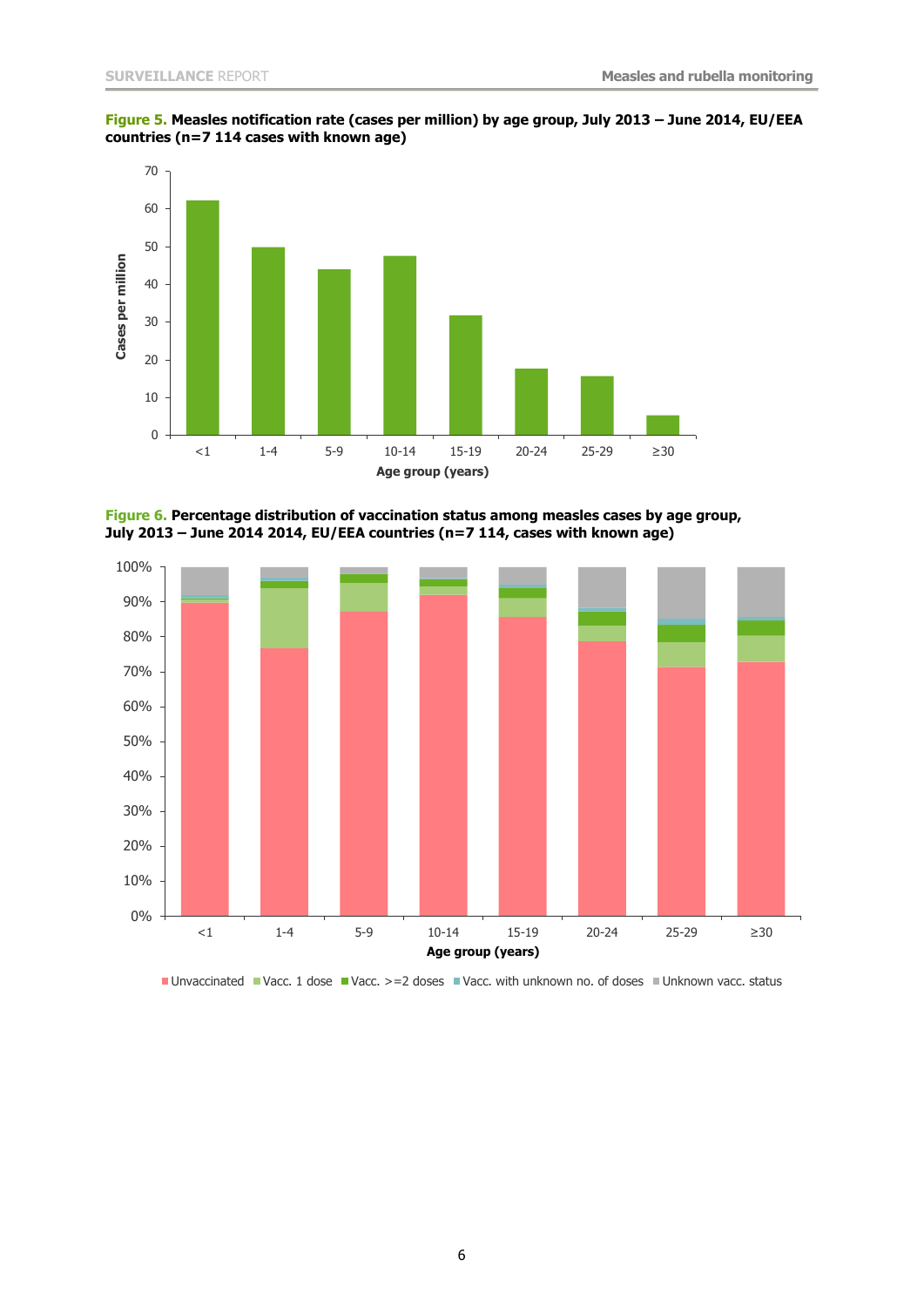#### **Figure 7. Notification rate of measles cases and vaccination status for the three countries with the highest proportion of cases, by age group, July 2013 – June 2014**

Figure 7a. Measles notification rate (cases per million) by age group, the Netherlands, July 2013 – June 2014



Figure 7b. Number of measles cases by age group and vaccination status, the Netherlands, July 2013 – June 2014



Figure 7c. Measles notification rate (cases per million) by age group, Italy, July 2013 – June 2014

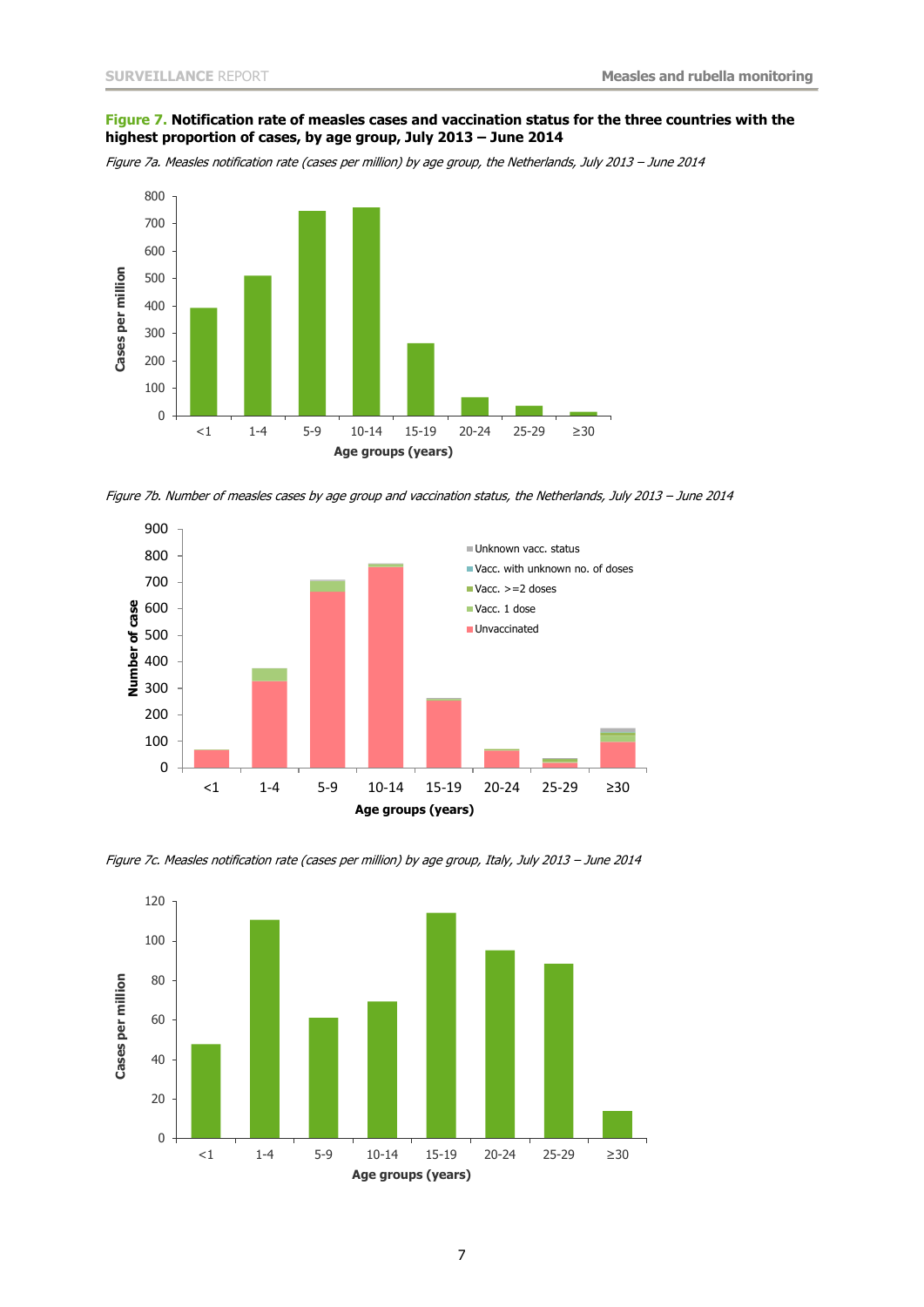

Figure 7d. Number of measles cases by age group and vaccination status, Italy, July 2013 – June 2014

Figure 7e. Measles notification rate (cases per million) by age group, Germany, July 2013 – June 2014



Figure 7f. Number of measles cases by age group and vaccination status, Germany, July 2013 – June 2014

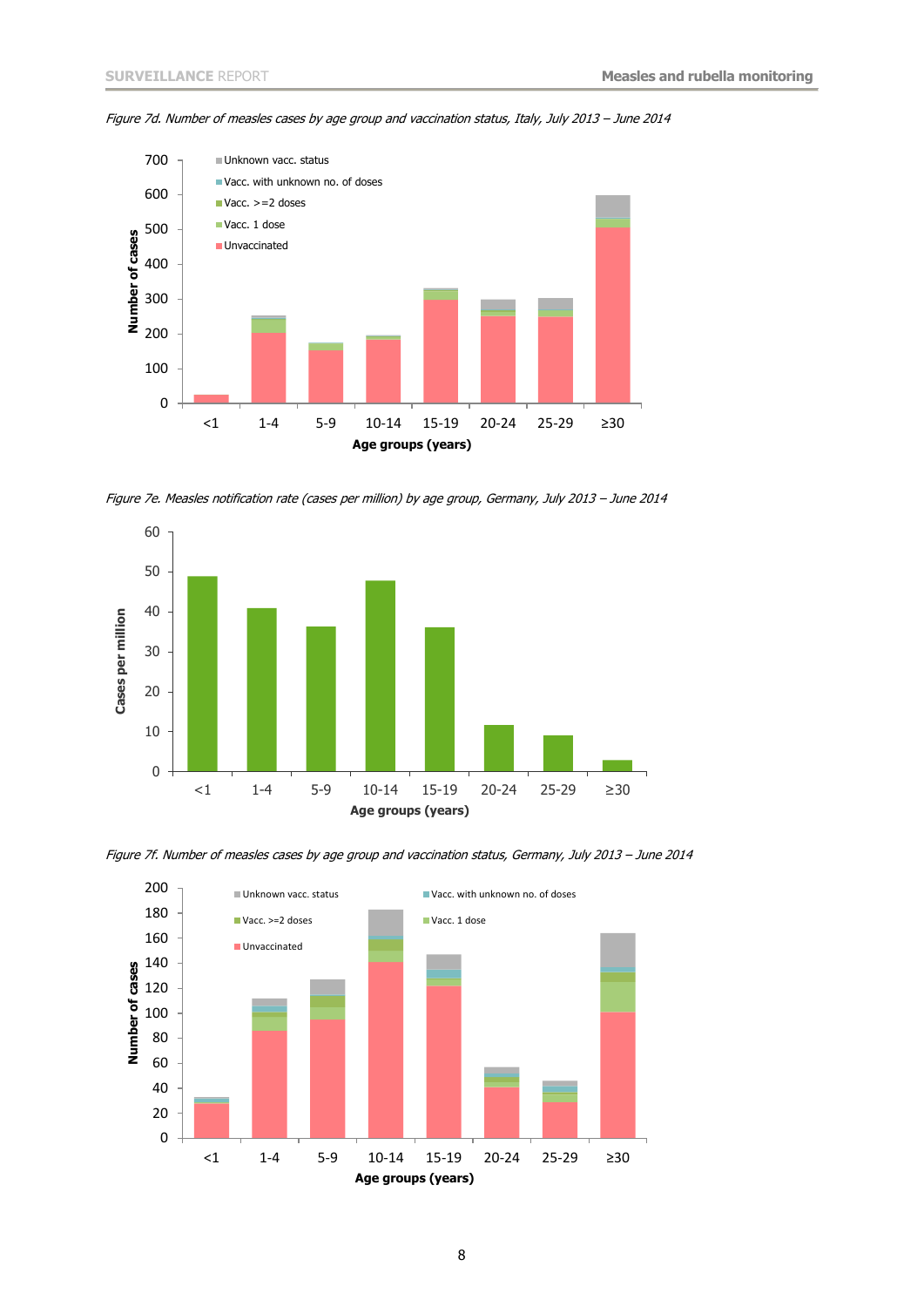# **Epidemic intelligence**

### **Updates since the last report†**

#### **Spain – update**

The outbreak in Catalonia that started in January 2014, as reported in the previous bulletin, is declared to be over. Most of the cases were unvaccinated adults aged 20–44 years and occurred in the area around Barcelona and Girona. The primary case was infected in the Philippines. Of the 126 reported cases, five were sporadic cases, unrelated to the original outbreak, but coinciding with it. Twenty-four per cent of affected persons (30 cases) were healthcare personnel including four medical doctors, 14 nurses and 12 other hospital workers. Of these, 22 cases were unvaccinated and in one case vaccination status was unknown. Moreover, eight cases resulted from nosocomial transmission, particularly in waiting rooms. Almost 30 per cent of patients were hospitalised.

#### **Latvia – update**

Latvia reported an outbreak of measles in March 2014. By 13 May 2014, 31 laboratory-confirmed cases had been reported. Eleven of the cases with known vaccination status were unvaccinated, two cases had received one measlescontaining vaccine dose and three cases reported having received two vaccine doses. Among the unvaccinated cases there were five infants <12 months of age. Nosocomial transmission occurred in three hospitals and affected 13 healthcare workers, including three medical doctors, four nurses, three laboratory specialists and four other healthcare workers. Of these, five cases were unvaccinated, one case had received one dose of measles-containing vaccine, two cases reported having received two vaccine doses and in five cases vaccination status was unknown. Twenty-two cases were hospitalised. Two adults, who acquired the infection in Latvia, travelled on different international flights for meetings during the incubation and/or prodromal period. The cases were reported with measles upon their return to Latvia. Contact tracing has not identified secondary cases among passengers or aircrew or among the meeting participants. Latvia reported 16 cases of measles during the past 10 years.

#### **The Netherlands – update**

An outbreak that has been affecting The Hague region since the end of February 2014 was declared over in May. There were forty cases of measles reported, including both children and adults, with an unknown number of hospitalised patients.

#### **The Czech Republic – update**

The Czech Republic reported an outbreak of measles in a hospital from the Ustecky region (Masarykova Hospital, Usti nad Labem) in February 2014. The index case was a traveller returning from India. A large number of cases (40%) in the hospital outbreak were healthcare workers, nurses, medical doctors and other hospital employees. The outbreak has since spread to neighbouring areas. As of 21 July 2014, there had been 270 cases reported since the beginning of the outbreak.

#### **Sweden**

[Media](http://www.svt.se/nyheter/regionalt/smalandsnytt/utbrott-av-massling) reported a measles outbreak in Kronoberg County, southern Sweden, on 9 July 2014 involving three unvaccinated members of the same family who became infected while travelling abroad. These are the first measles cases in Kronoberg county in 20 years. There have been 14 cases of measles in Sweden reported so far in 2014.

#### **Belgium**

In April 2014, an outbreak of measles occurred in a kindergarten in Antwerp (Flanders) with 84 suspected cases, 32 of which were laboratory confirmed. Twelve children have been hospitalised. The age of affected children ranged from 2–14 months and all were unvaccinated. Affected adults were in the 20–29 year age group. Genotype D8 was identified. The outbreak was declared over on 27 May 2014.

Rest of the world

j

#### **The former Yugoslav Republic of Macedonia – update**

An outbreak has been ongoing since January 2014 in the Skopje region. As of 18 May 2014 there were 115 suspected cases, the largest percentage occurring among those aged 30 years and above (43%). Ninety-one cases (79%) were unvaccinated, including 19 infants under the age of 12 months who were too young to be vaccinated. Of the remaining 24 cases (21%), seven cases had received one measles vaccine dose, two cases had received two vaccine doses and in 15 cases vaccination status was unknown. For the cases vaccinated with two MMR vaccine doses, no clinical specimens were provided to confirm the diagnosis using laboratory tests. To date, no measles-related deaths

<sup>†</sup> <http://www.ecdc.europa.eu/en/publications/Publications/measles-rubella-monitoring-april-2014.pdf>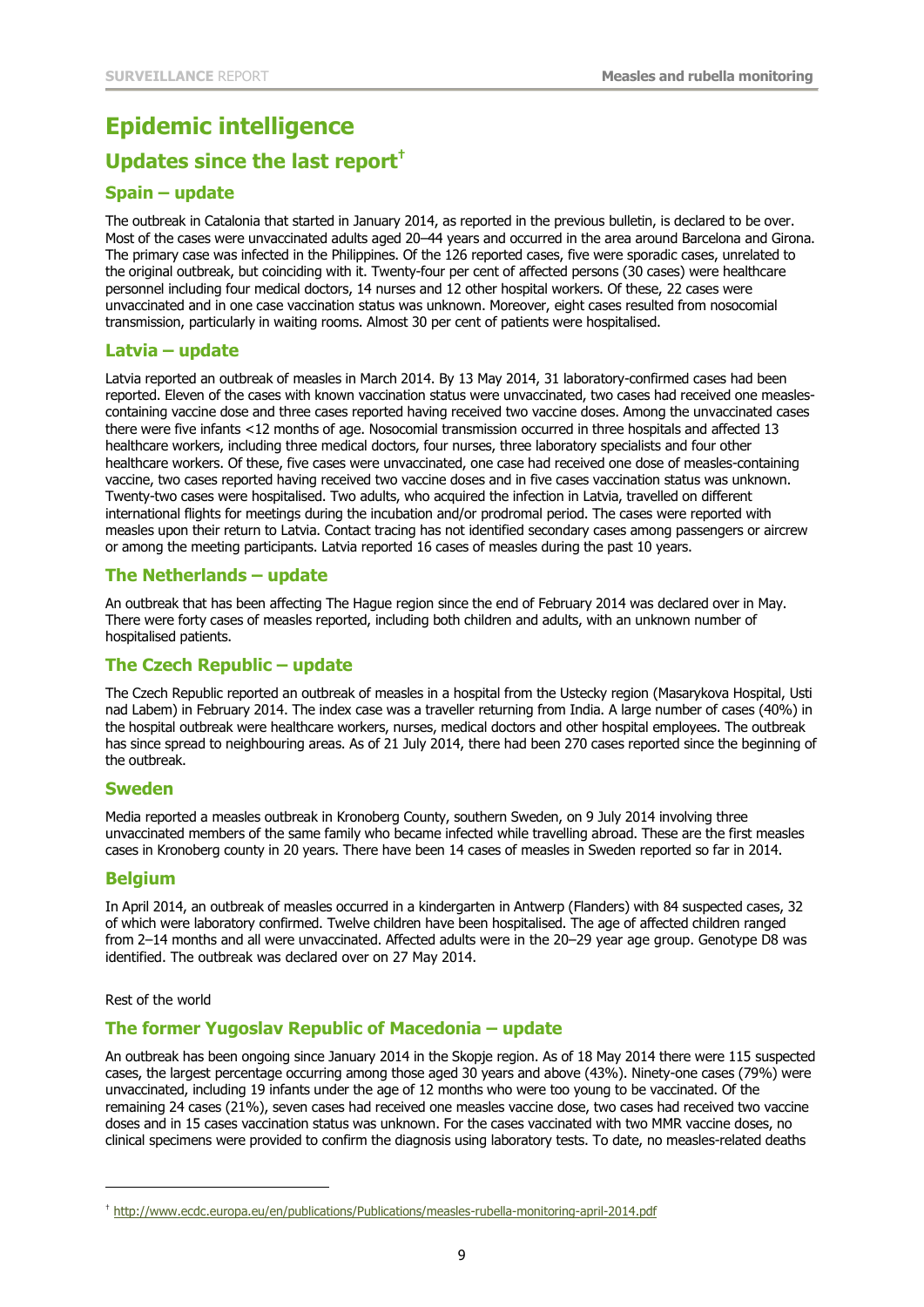have been reported. However, 71 cases (62%) were hospitalised. Complications were reported in 16 (14%) cases: 15 patients suffered acute pneumonia and one case, a 15-month-old child, had diarrhoea.

#### **The Philippines – update**

A total of 47 000 cases of measles (36 493 suspected cases and 10 676 confirmed cases) and 77 measles deaths were reported in the Philippines between 1 January and 20 June 2014.

#### **Vietnam – update**

So far in 2014, there have been at least 8 700 cases including 112 deaths.

#### **USA – update**

During the period 1 January–25 July 2014, there were 585 confirmed cases in the US reported to CDC's National Center for Immunization and Respiratory Diseases (NCIRD). This is the highest number of cases since measles elimination was documented in the US in 2000.

There are currently several ongoing outbreaks of measles in the country. The largest outbreak in the USA in 20 years is reported in Ohio where the number of measles cases has reached 377 including 10 hospitalisations. It started in an Amish community in March 2014 after Amish travellers returned from a visit to the Philippines. The last date of disease onset was 23 July 2014. At the same time, there has been a mumps outbreak in Ohio with 153 cases including five cases of orchitis. In addition, there is an outbreak of measles in the Kansas City area with 30 linked cases reported and another in the State of Washington within the Micronesian community that has resulted in 12 cases.

#### **Russia**

There have been several outbreaks of measles reported in Russia so far in 2014, mostly in Moscow, the Southern Federal District and the North-Caucasus Federal District. One large outbreak involved 212 members of a Baptist community. Measles cases among Roma communities have also been reported. The latest outbreak occurred in the Tyumen Oblast in June and involved 47 people.

#### **Kyrgyzstan**

An outbreak of measles has been reported with 54 suspected cases, of which 30 were laboratory confirmed.

#### **Syria**

There have been at least 7 000 cases of measles reported in Syria in 2014.

#### **Pakistan**

More than 30 000 cases of measles have been reported in 2014, including 390 deaths.

#### **New Zealand**

Between December 2013 and 18 July 2014, 260 measles cases have been reported in New Zealand. A total of 113 were in Auckland, 112 in Waikato, 18 in Bay of Plenty/Lakes, 11 in Hawke's Bay, four in Wellington, one in Nelson-Marlborough and one in Taranaki. At least 40 of the cases were hospitalised.

#### **Japan**

So far in 2014, as of 16 July, 412 cases of measles have been reported, including at least one case encephalitis. By way of comparison, there were 232 cases during the whole of 2013.

#### **Australia**

The number of measles cases in Victoria has risen to 57 since the start of the year, the highest in 15 years. An alert has been issued to general practitioners and hospital emergency departments. Several children have been hospitalised. There have already been 258 cases reported in Australia so far in 2014, compared to 151 cases for the whole of 2013.

#### **Federated States of Micronesia (FSM)**

A measles outbreak is ongoing in two of the four states of FSM: Kosrae and Pohnpei. The states together comprise more than 600 islands. As of 18 June 2014, in the state of Kosrae, there have been 158 suspected cases of measles (30 confirmed by testing). In the state of Pohnpei, there have been 47 measles cases reported (nine confirmed by testing). A vaccination campaign has been carried out in Kosrae and one is underway in Pohnpei. Pohnpei was hosting the eighth Micronesian (Micro) Games during the period 20–30 July 2014 at various sport venues around the island.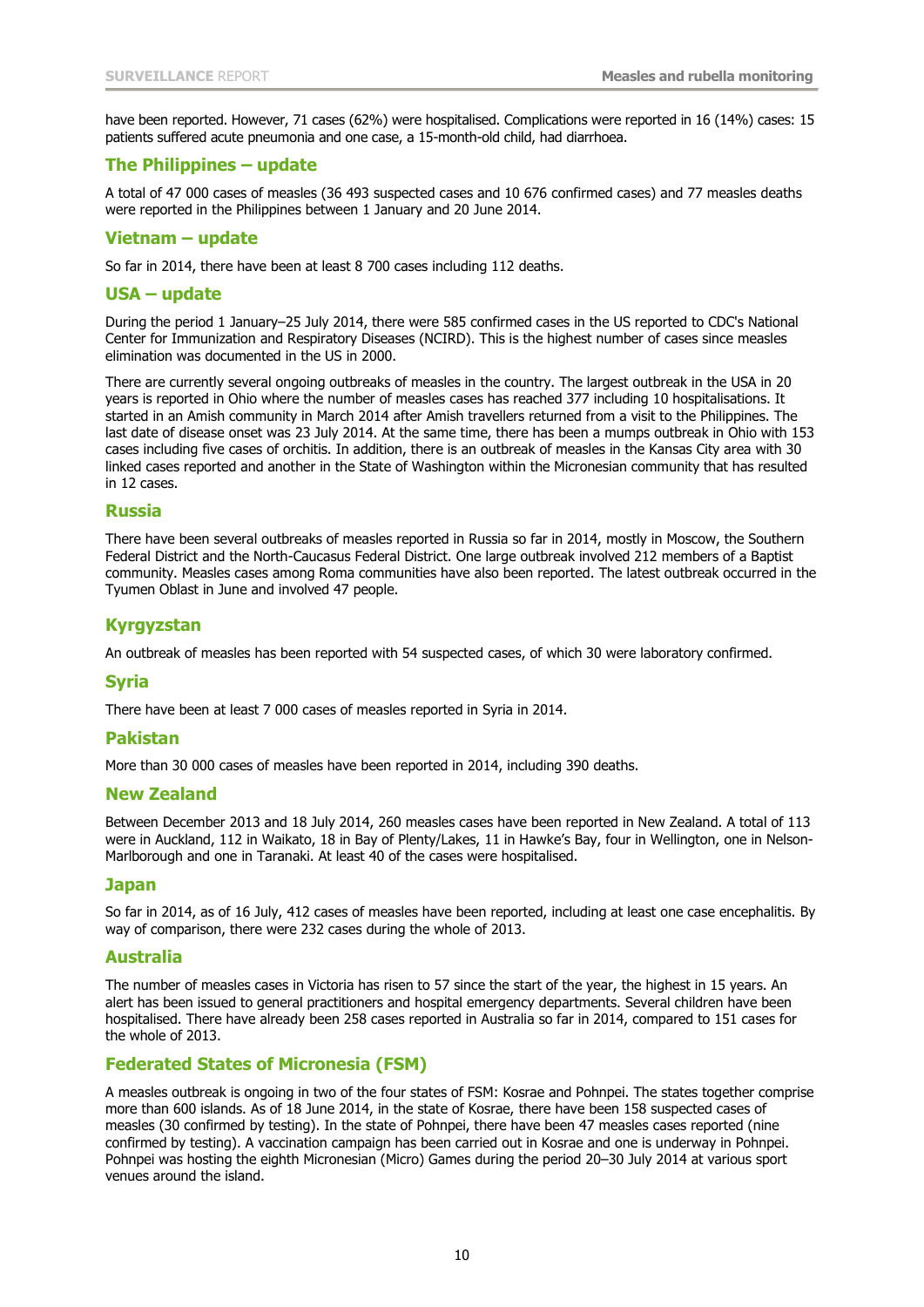## **Rubella**

j

## **Enhanced surveillance data**

The enhanced rubella surveillance data were retrieved from The European Surveillance System (TESSy) on 28 July 2014. The analysis covers the 12-month period from July 2013 to June 2014.

Two EU countries – Belgium and France – do not operate rubella surveillance systems with national coverage and therefore do not contribute data to the EU/EEA enhanced rubella surveillance. Of the 28 contributing countries, 25 reported data for the entire 12-month period. Italy did not report for the entire period and Lithuania did not report data for June 2014. Germany reported data on rubella for the first time in December 2013<sup>‡</sup> (Figure 8, Table 2).

During the period July 2013 – June 2014, 9 443 cases of rubella were reported. Just over 1% of the cases were reported as laboratory confirmed (by serology, virus detection or isolation) (Table 2). The notification rates for the past 12 months and the number of cases reported by country up to June 2014 are shown in Figures 9 and 10. Twenty-one of the 25 countries that reported data for the whole 12-month period met the target of less than one case per million population (Table 2).

The highest notification rate was observed in cases aged five to nine years old (73.6 cases per million population) (Figure 11).

Poland accounted for 97.5% of all reported rubella cases in the 12-month period (n=9 209). Data were reported in an aggregated format. A total of 2 803 cases (30.4%) were unvaccinated, 2 909 (31.6%) cases were vaccinated with one dose, 462 (5.0%) cases with two or more doses, and 3 035 (33.0%) cases had an unknown vaccination status. Only eleven cases were reported with a positive laboratory test.

For all cases reported by Poland in 2013 (n=4 708), age was reported as unknown. For data reported in 2014  $(n=4, 501)$ , the highest number of cases was observed in males aged 15–19 years (n=834). The ratio of males to females in this age group was greater than 18:1, and greater than 14:1 among 20–24 year olds (Table 3). The high proportion of cases observed among males aged 15–24 years compared to females reflects previous immunisation policies in Poland, where adolescent girls were selectively vaccinated between 1989 and 2004. A universal two-dose MMR vaccination programme has been in place since 2004. The one-dose coverage rate was reported to be 98% in 2012.





Note: Belgium and France do not have rubella surveillance with national coverage. Of the countries that have rubella surveillance with national coverage, only Italy did not report data for all months in 2013. Germany reported data on rubella for the first time in December 2013.

Matysiak-Klose D. Hot spot: epidemiology of measles and rubella in Germany and the WHO European Region. Bundesgesundheitsblatt Gesundheitsforschung Gesundheitsschutz. 2013 Sep;56(9):1231-7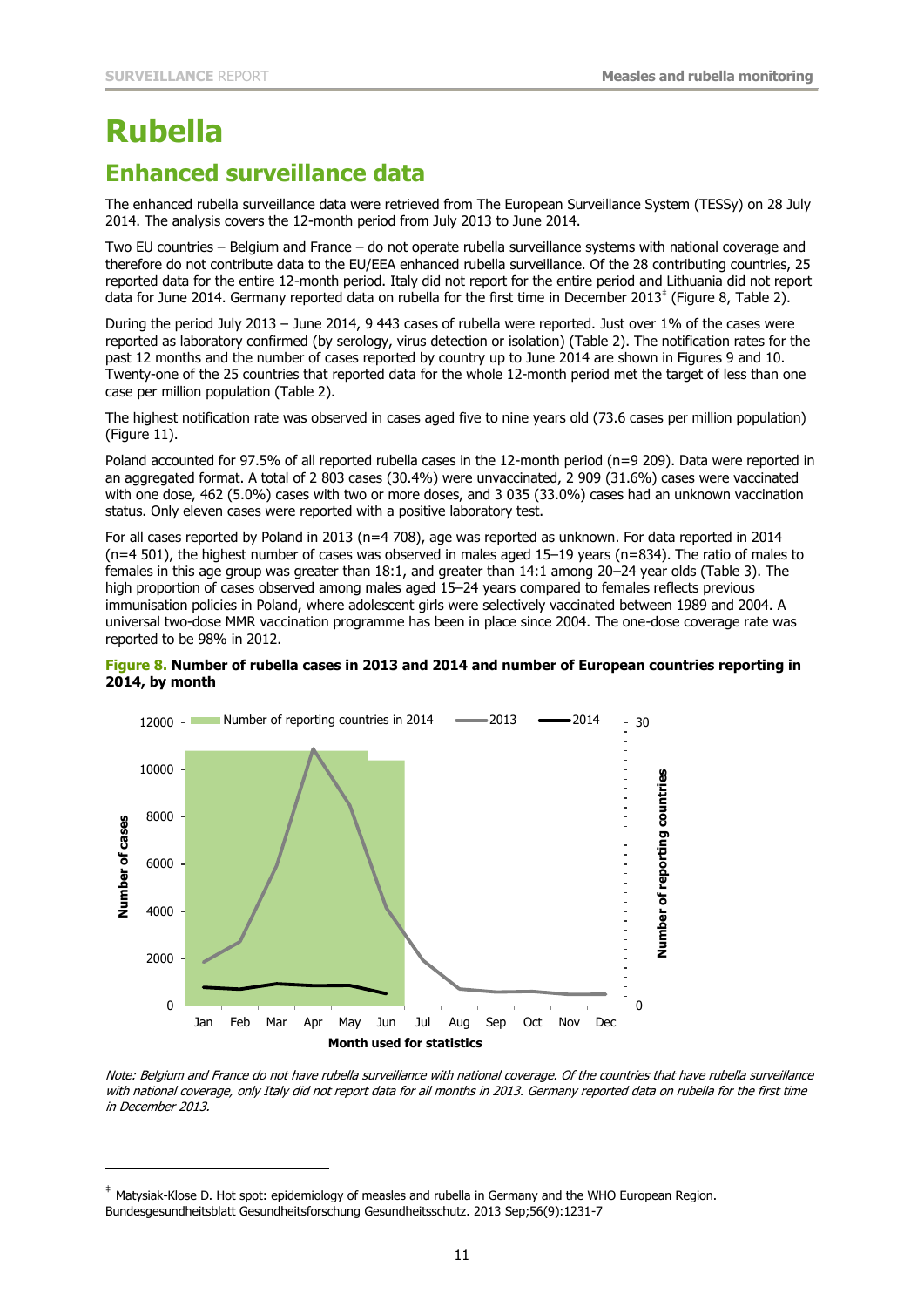#### **Table 2. Number of rubella cases by month and notification rate (cases per million) by country, July 2013 – June 2014, EU/EEA countries**

|                                 | 2013             | 2013             | 2013             | 2013             | 2013             | 2013         | 2014             | 2014           | 2014             | 2014           | 2014           | 2014             | <b>Total</b><br>cases | <b>Cases</b><br>per<br>million | <b>Total</b><br>lab-<br>positive<br>cases |
|---------------------------------|------------------|------------------|------------------|------------------|------------------|--------------|------------------|----------------|------------------|----------------|----------------|------------------|-----------------------|--------------------------------|-------------------------------------------|
| <b>Country</b>                  | Jul              | Aug              | <b>Sep</b>       | <b>Oct</b>       | <b>Nov</b>       | <b>Dec</b>   | <b>Jan</b>       | <b>Feb</b>     | Mar              | Apr            | <b>May</b>     | <b>Jun</b>       |                       |                                |                                           |
| <b>Austria</b>                  | $\mathbf{1}$     | $\boldsymbol{0}$ | $\boldsymbol{0}$ | $\boldsymbol{0}$ | 0                | $\mathbf{1}$ | $\mathbf{1}$     | $\mathbf{1}$   | 0                | 0              | $\mathbf{1}$   | 3                | 8                     | 0.9                            | 7                                         |
| <b>Belgium</b>                  | <b>NR</b>        | <b>NR</b>        | <b>NR</b>        | <b>NR</b>        | <b>NR</b>        | <b>NR</b>    | <b>NR</b>        | <b>NR</b>      | <b>NR</b>        | <b>NR</b>      | <b>NR</b>      | <b>NR</b>        | <b>NR</b>             | $\overline{\phantom{a}}$       | ÷,                                        |
| <b>Bulgaria</b>                 | $\overline{0}$   | $\pmb{0}$        | $\overline{2}$   | $\overline{0}$   | $\mathbf{1}$     | $\pmb{0}$    | $\mathbf{1}$     | 5              | $\overline{0}$   | $\overline{0}$ | $\mathbf{0}$   | $\mathbf{1}$     | 10                    | 1.4                            | $\overline{2}$                            |
| Croatia                         | $\mathbf{1}$     | $\pmb{0}$        | $\mathbf 0$      | $\mathbf 0$      | $\boldsymbol{0}$ | 0            | $\pmb{0}$        | 0              | 0                | 0              | $\mathbf 0$    | $\mathbf{0}$     | $\mathbf 1$           | 0.2                            | $\mathbf 1$                               |
| <b>Cyprus</b>                   | $\mathbf 0$      | $\pmb{0}$        | $\pmb{0}$        | $\mathbf 0$      | $\pmb{0}$        | 0            | 0                | 0              | 0                | 0              | $\mathbf 0$    | $\mathbf 0$      | 0                     | 0.0                            | 0                                         |
| <b>Czech</b><br><b>Republic</b> | $\mathbf 0$      | $\mathbf 0$      | $\mathbf 0$      | $\mathbf 0$      | $\mathbf 0$      | 0            | $\mathbf{1}$     | 0              | $\pmb{0}$        | 0              | $\mathbf 0$    | $\mathbf{0}$     | $\mathbf 1$           | 0.1                            | $\mathbf 1$                               |
| Denmark*                        | $\mathbf 0$      | $\mathbf 0$      | $\mathbf 0$      | $\mathbf 0$      | 0                | 0            | $\pmb{0}$        | 0              | 0                | 0              | $\mathbf 0$    | $\mathbf{0}$     | $\pmb{0}$             | 0.0                            | 0                                         |
| <b>Estonia</b>                  | $\pmb{0}$        | $\pmb{0}$        | $\pmb{0}$        | $\boldsymbol{0}$ | $\pmb{0}$        | 0            | $\pmb{0}$        | 0              | 0                | 0              | $\pmb{0}$      | $\boldsymbol{0}$ | 0                     | 0.0                            | 0                                         |
| <b>Finland</b>                  | 0                | $\pmb{0}$        | $\pmb{0}$        | $\pmb{0}$        | $\pmb{0}$        | 0            | 0                | 0              | $\mathbf 0$      | 0              | $\mathbf 0$    | $\mathbf{0}$     | $\pmb{0}$             | 0.0                            | 0                                         |
| <b>France</b>                   | <b>NR</b>        | <b>NR</b>        | <b>NR</b>        | <b>NR</b>        | <b>NR</b>        | <b>NR</b>    | <b>NR</b>        | <b>NR</b>      | <b>NR</b>        | <b>NR</b>      | <b>NR</b>      | <b>NR</b>        | <b>NR</b>             | $\overline{\phantom{a}}$       | $\frac{1}{2}$                             |
| <b>Germany</b>                  | <b>NR</b>        | <b>NR</b>        | <b>NR</b>        | <b>NR</b>        | <b>NR</b>        | $\pmb{0}$    | 12               | 19             | 14               | 18             | 22             | 17               | 102                   | 1.2                            | 15                                        |
| <b>Greece</b>                   | 0                | $\mathbf 0$      | 0                | $\mathbf 0$      | 0                | 0            | 0                | 0              | 0                | 0              | $\mathbf 0$    | $\mathbf{0}$     | 0                     | 0.0                            | 0                                         |
| <b>Hungary</b>                  | $\mathbf 0$      | $\mathbf 0$      | $\mathbf 0$      | $\mathbf 0$      | $\mathbf 0$      | 0            | 0                | 0              | 0                | 0              | $\mathbf 0$    | $\mathbf 0$      | 0                     | 0.0                            | 0                                         |
| <b>Iceland</b>                  | $\mathbf 0$      | $\mathbf 0$      | $\mathbf 0$      | $\mathbf 0$      | $\mathbf 0$      | 0            | $\mathbf 0$      | 0              | $\mathbf 0$      | 0              | $\mathbf 0$    | $\mathbf{0}$     | $\boldsymbol{0}$      | 0.0                            | 0                                         |
| <b>Ireland</b>                  | $\mathbf 0$      | $\mathbf 0$      | $\mathbf 0$      | $\mathbf 0$      | $\mathbf 0$      | 0            | $\pmb{0}$        | 0              | $\pmb{0}$        | 0              | $\mathbf{1}$   | 1                | 2                     | 0.4                            | 0                                         |
| <b>Italy</b>                    | <b>NR</b>        | <b>NR</b>        | <b>NR</b>        | <b>NR</b>        | <b>NR</b>        | <b>NR</b>    | <b>NR</b>        | <b>NR</b>      | <b>NR</b>        | <b>NR</b>      | <b>NR</b>      | <b>NR</b>        | <b>NR</b>             | ÷,                             | ÷,                                        |
| Latvia                          | $\mathbf 0$      | $\mathbf 0$      | $\mathbf 0$      | $\mathbf 0$      | $\mathbf 0$      | 0            | $\mathbf 0$      | $\overline{0}$ | $\mathbf 0$      | $\mathbf 0$    | $\mathbf 0$    | $\mathbf{0}$     | $\mathbf 0$           | 0.0                            | 0                                         |
| Lithuania                       | 0                | $\boldsymbol{0}$ | $\bf{0}$         | $\boldsymbol{0}$ | 0                | 0            | 0                | 0              | 0                | 0              | 0              | <b>NR</b>        | 0                     | 0.0                            | 0                                         |
| Luxembourg                      | $\pmb{0}$        | $\pmb{0}$        | $\boldsymbol{0}$ | $\boldsymbol{0}$ | $\boldsymbol{0}$ | 0            | $\pmb{0}$        | 0              | $\boldsymbol{0}$ | 0              | $\mathbf 0$    | $\boldsymbol{0}$ | $\pmb{0}$             | 0.0                            | 0                                         |
| <b>Malta</b>                    | $\mathbf 0$      | $\mathbf 0$      | $\mathbf 0$      | $\mathbf 0$      | $\mathbf 0$      | 0            | $\mathbf 0$      | 0              | $\mathbf 0$      | 0              | $\mathbf 0$    | $\mathbf 0$      | $\overline{0}$        | 0.0                            | 0                                         |
| <b>Netherlands</b>              | 43               | $\mathbf 0$      | $\mathbf{0}$     | $\mathbf 0$      | $\mathbf{0}$     | $\mathbf 0$  | $\mathbf 0$      | $\mathbf 1$    | $\overline{0}$   | $\overline{0}$ | $\mathbf{0}$   | $\mathbf 0$      | 44                    | 2.6                            | 11                                        |
| <b>Norway</b>                   | 0                | $\mathbf 0$      | $\mathbf{0}$     | 0                | $\mathbf 0$      | 0            | $\mathbf 1$      | 2              | 0                | 0              | $\mathbf 0$    | $\mathbf{0}$     | 3                     | 0.6                            | 2                                         |
| <b>Poland</b>                   | 1877             | 690              | 569              | 606              | 481              | 485          | 770              | 672            | 913              | 837            | 822            | 487              | 9209                  | 239.0                          | 11                                        |
| Portugal                        | $\boldsymbol{0}$ | $\mathbf 0$      | $\mathbf 0$      | $\mathbf 0$      | $\mathbf 0$      | 0            | $\boldsymbol{0}$ | $\overline{0}$ | $\mathbf 0$      | $\mathbf 0$    | $\overline{0}$ | $\mathbf 0$      | $\mathbf 0$           | 0.0                            | 0                                         |
| <b>Romania</b>                  | $\overline{7}$   | 17               | 9                | $\overline{2}$   | $\mathbf{1}$     | 3            | $\mathbf 0$      | $\mathbf 0$    | $\mathbf{0}$     | $\overline{0}$ | 13             | $\mathbf{1}$     | 53                    | 2.6                            | 43                                        |
| <b>Slovakia</b>                 | $\pmb{0}$        | $\pmb{0}$        | $\pmb{0}$        | $\mathbf 0$      | $\boldsymbol{0}$ | 0            | $\pmb{0}$        | 0              | 0                | 0              | $\mathbf 0$    | $\mathbf{0}$     | $\pmb{0}$             | 0.0                            | 0                                         |
| <b>Slovenia</b>                 | $\mathbf 0$      | $\mathbf 0$      | $\mathbf 0$      | $\mathbf 0$      | $\mathbf 0$      | 0            | $\boldsymbol{0}$ | 0              | 0                | 0              | $\mathbf 0$    | $\mathbf 0$      | 0                     | 0.0                            | 0                                         |
| <b>Spain</b>                    | 0                | $\pmb{0}$        | $\boldsymbol{0}$ | $\boldsymbol{0}$ | $\boldsymbol{0}$ | 0            | 0                | $\mathbf 1$    | $\mathbf{1}$     | 0              | $\pmb{0}$      | $\boldsymbol{0}$ | $\overline{2}$        | 0.0                            | $\mathbf 1$                               |
| <b>Sweden</b>                   | $\mathbf 0$      | $\mathbf 0$      | $\mathbf 0$      | $\mathbf 0$      | $\mathbf 0$      | $\mathbf 0$  | $\mathbf 0$      | $\overline{0}$ | $\mathbf{1}$     | $\mathbf 0$    | $\overline{0}$ | $\overline{0}$   | $\mathbf{1}$          | 0.1                            | $\mathbf{1}$                              |
| <b>United</b><br><b>Kingdom</b> | $\mathbf{1}$     | $\mathbf{1}$     | $\mathbf{1}$     | $\mathbf{1}$     | 2                | 0            | 0                | 0              | 0                | 0              | 0              | $\mathbf{1}$     | 7                     | 0.1                            | 7                                         |
| Total**                         | 1930             | 708              | 581              | 609              | 485              | 489          | 786              | 701            | 929              | 855            | 859            | 511              | 9443                  |                                | 102                                       |

NR: Data not reported. Lichtenstein does not report.

Countries with a notification rate ≥ 1 per million population are highlighted in green. The target for monitoring progress towards elimination is achievement of an incidence of less than one case per million population per year (including confirmed, probable and possible cases but excluding imported cases). Achieving this target is consistent with progress towards elimination but does not define elimination or confirm that it has been achieved. In the table, all cases (endemic, imported, import-related) are included for the calculation of the notification rate. For countries that did not report data for all 12 months, notification rates might be underestimated.

All confirmed, probable, possible or unknown cases, as defined by the EU 2008 case definition, are included.

\* The national surveillance system for rubella in Denmark currently only captures rubella infections during pregnancy; therefore the true incidence of rubella in the Danish population will be underestimated.

\*\* Due to the high proportion of cases reported by Poland, an overall notification rate for Europe is not presented.

For tables relating to number of rubella cases in previous years, see:http://www.ecdc.europa.eu/en/healthtopics/rubella/epidemiologicaldata/pages/epidemiological\_data.aspx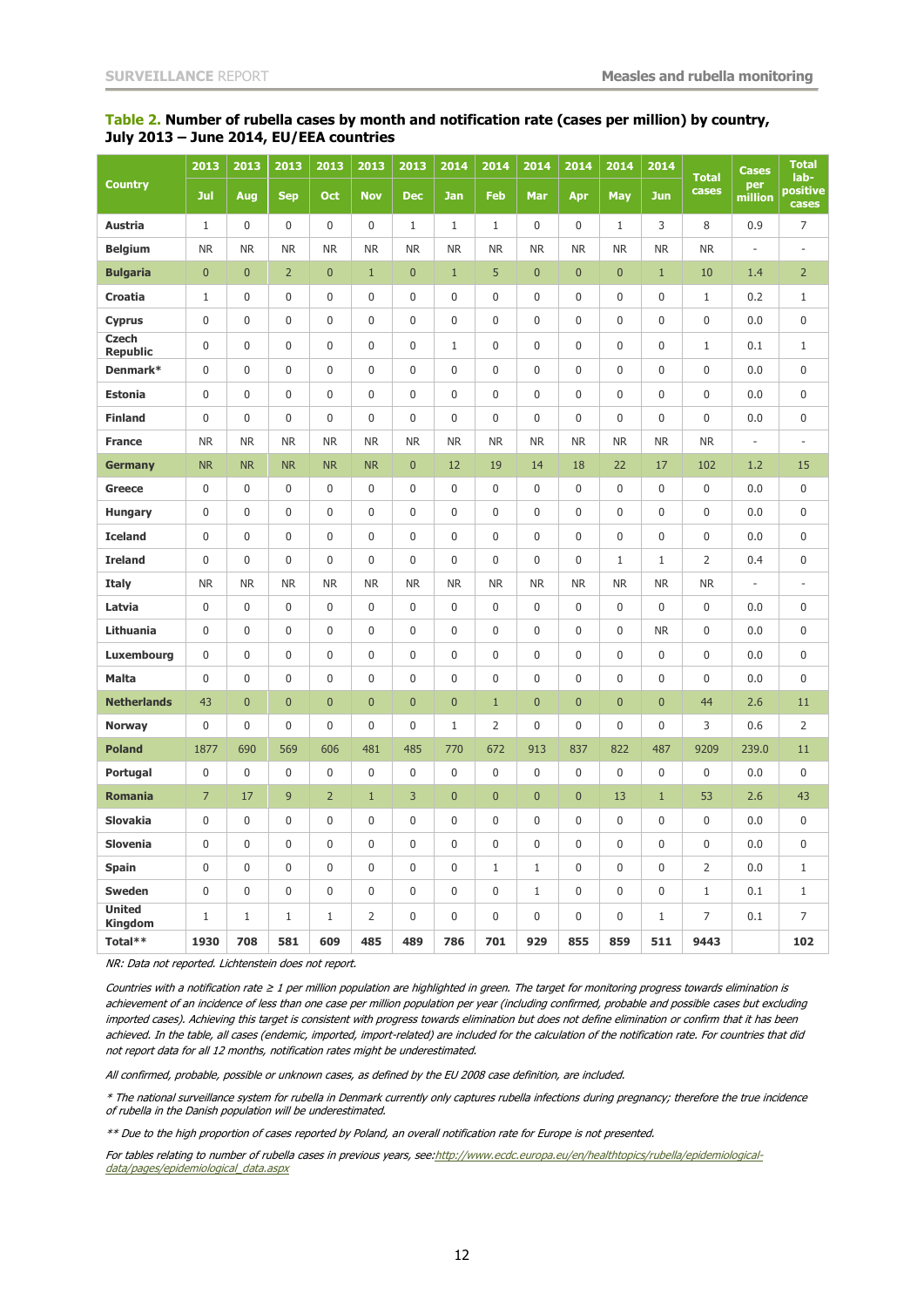#### **Figure 9. Number of rubella cases by country, June 2014 (n=511), and rubella vaccine coverage (one dose, 2011–12, WHO\*), EU/EEA countries**



\* Coverage figures (%) are official national figures reported via the annual WHO/UNICEF Joint Reporting Form. See notes at the end of this report for further explanations.

#### **Figure 10. Rubella notification rate (cases per million) by country, July 2013 – June 2014, EU/EEA countries (n=9 443)**

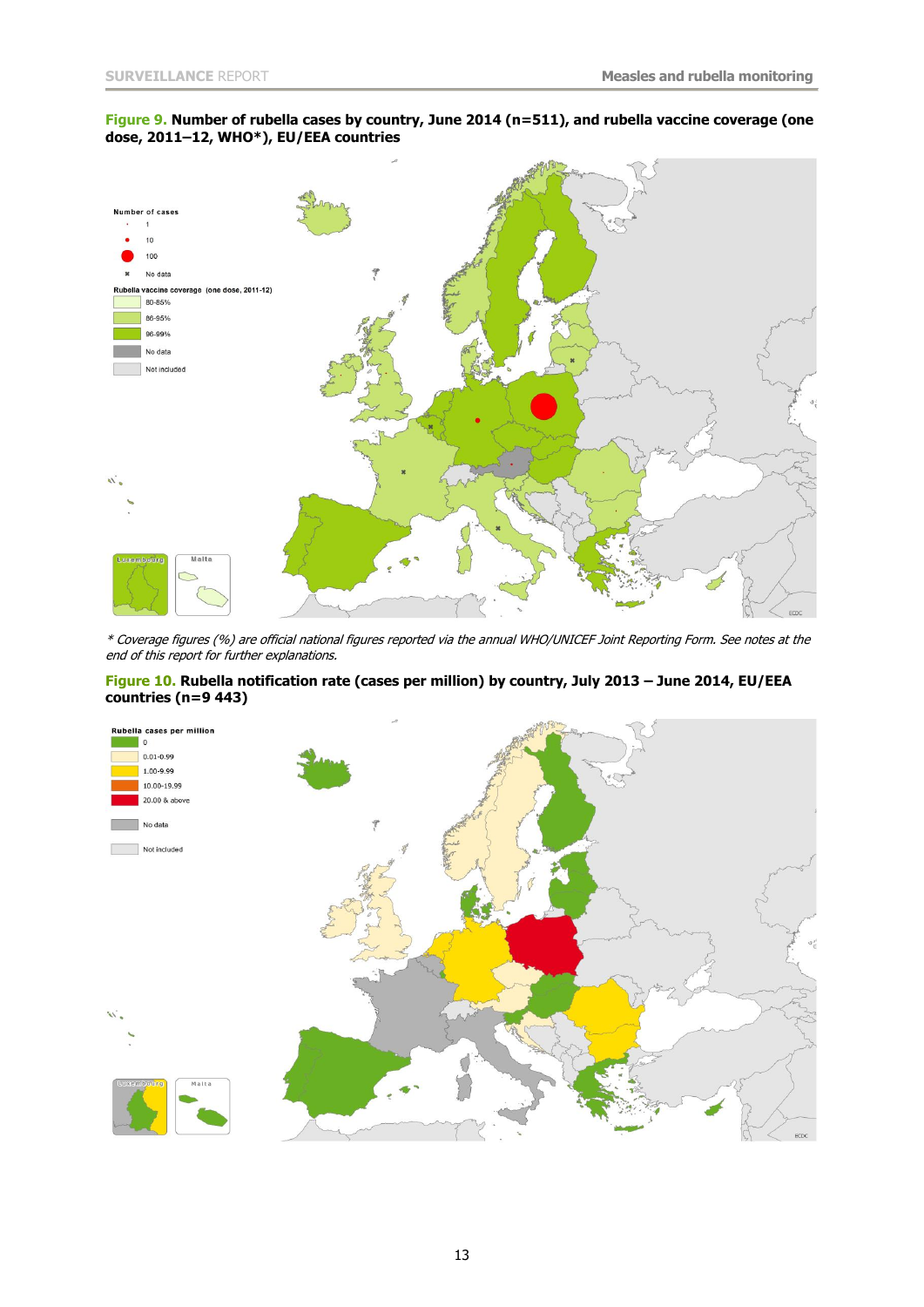#### **Figure 11. Rubella notification rate (cases per million) by age group, July 2013 – June 2014, EU/EEA countries (n=4 735 cases with known age)**



**Table 3. Number of rubella cases by age group and gender, Poland, January – June 2014\*** 

| Age group (years) | <b>Total number of cases</b> | <b>Males</b> | <b>Females</b> |
|-------------------|------------------------------|--------------|----------------|
| $\leq 1$          | 166                          | 95           | 71             |
| $1 - 4$           | 730                          | 396          | 334            |
| $5-9$             | 1349                         | 707          | 642            |
| $10 - 14$         | 345                          | 217          | 128            |
| $15 - 19$         | 880                          | 834          | 46             |
| $20 - 24$         | 521                          | 488          | 33             |
| $25 - 29$         | 189                          | 145          | 44             |
| $\geq 30$         | 321                          | 120          | 201            |
| <b>Total</b>      | 4501                         | 3002         | 1499           |

\* No data on age group was reported by Poland in 2013.

## **Epidemic intelligence**

No rubella outbreaks have been detected by epidemic intelligence since the previous report.<sup>§</sup>

## **Useful links**

j

More information about measles and rubella is available on the ECDC website:

Measles health topic page, ECDC:<http://ecdc.europa.eu/en/healthtopics/measles/Pages/index.aspx>

Rubella health topic page, ECDC:<http://ecdc.europa.eu/EN/HEALTHTOPICS/RUBELLA/Pages/index.aspx>

Measles atlas to monitor progress toward elimination, ECDC:<http://emmageocase.ecdc.europa.eu/atlas/measles>

Vaccination schedules in EU/EEA countries, ECDC:<http://vaccine-schedule.ecdc.europa.eu/Pages/Scheduler.aspx>

Let's talk about protection, ECDC: [http://www.ecdc.europa.eu/en/healthtopics/immunisation/comms](http://www.ecdc.europa.eu/en/healthtopics/immunisation/comms-aid/Pages/protection.aspx)[aid/Pages/protection.aspx](http://www.ecdc.europa.eu/en/healthtopics/immunisation/comms-aid/Pages/protection.aspx)

Information about vaccines and immunisation from the website of the World Health Organization's Regional Office for Europe:<http://www.euro.who.int/en/health-topics/communicable-diseases/measles-and-rubella>

Website of the WHO CISID database:<http://data.euro.who.int/cisid/>

More information on the surveillance of vaccine-preventable diseases in the European Union is available from the [EUVAC-Net](http://ecdc.europa.eu/en/activities/surveillance/euvac/Pages/index.aspx) website.

Immunisation health topic page, ECDC:<http://ecdc.europa.eu/en/healthtopics/immunisation/pages/index.aspx>

<sup>§</sup> <http://www.ecdc.europa.eu/en/publications/Publications/measles-rubella-monitoring-april-2014.pdf>